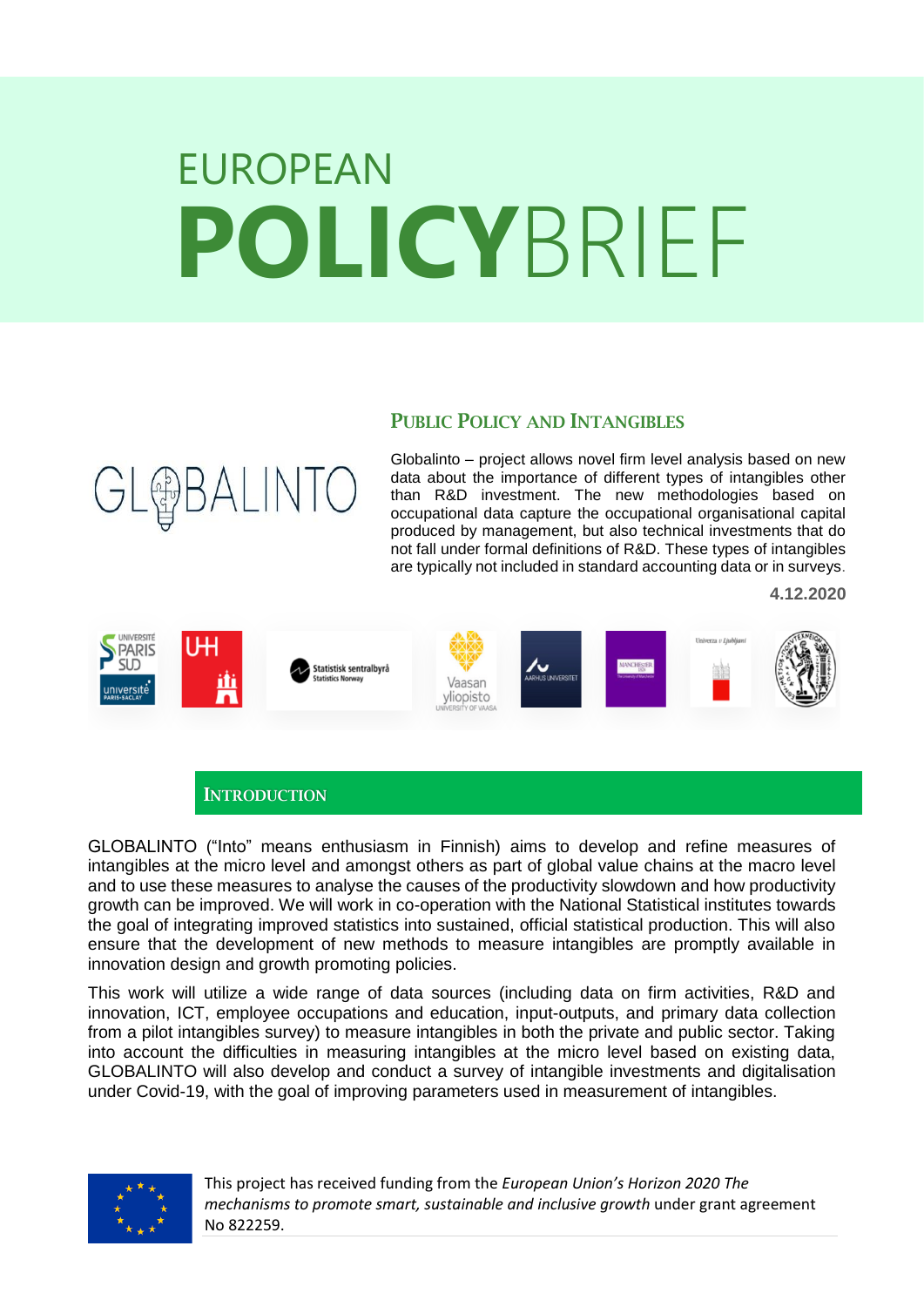**GL@BALINTO** 

#### EVIDENCE AND ANALYSIS

#### **Concepts and Analysis**

Intangible assets have long been an important component of the world-wide economic systems. Intangible assets increasingly account for the major share of firm total value. Firms increasingly owe their value not only to the greater sophistication and higher productivity of their production systems, but also to product and process innovations, and to assets such as brands, reputation, quality, and trained personnel. Thus far, this change is not sufficiently reflected in policy making, which, which with the possible exception of R&D focused policies, is still primarily geared towards supporting the growth of tangible assets. There is no coherent policy or institutional framework for the development and deployment of intangibles as a category per se. While there are numerous individual policy instruments and a variety of institutions responsible for supporting the build-up and use of intangibles, an overarching institutional and policy approach is missing.

Our analysis indicates that the main reason for the lack of an overarching institutional and policy approach is the dual nature of intangibles. On the one hand, firms see control of intangible assets as essential to gaining competitive advantage and may underinvest if this control is uncertain. On the other hand, from a systemic point of view, individual ownership of intangible assets can limit the 'intangibles commons': the sharing and exchange of intangibles that is indispensable for growth and innovation for the economy as a whole. There is a tension between the growth of intangibles controlled by the firm and the intangibles commons. Firms with greater ability to appropriate the benefits of their intangibles investments can limit the growth of intangibles commons; and vice versa, the growth of the intangibles commons at the expense of the firm may lead to underinvestment in intangibles.

Current policy making is strongly influenced by concerns about private sector underinvestment in intangibles that is due to market failures. The costs of investing in intangibles gives rise to negative externalities. Smaller firms usually lack the requisite resources needed to invest in intangibles. Lack of adequate resources also means that they may find it more difficult to litigate ownership of intangible assets. On an aggregate level, this can result in under-investment in intangibles by the private sector; mainly because the investments by the leading firms do not compensate for the declining investments by laggards. Under-investment in intangibles can also result when larger firms prefer to gain control on intangibles by acquisitions of smaller firms rather than investing directly in intangibles. This is exacerbated by firms focusing on extracting maximum rents from existing intellectual property rather than investing in further innovations. Such rent seeking can lead to more investment in legal services, but do not add to the productive capacity of the economy.

Concerns with under-investment in the private sector are not balanced out by greater attention to policies that support the intangibles commons. Further, current policy, institutional, regulatory and financial incentive frameworks that support the intangibles commons are mainly geared towards the build-up of new knowledge and technology that can be protected by formal legal systems, and to a lesser extent the provision of skills, with little thought given to intangibles such as the organizational capital, which is important for firms to be able to access the intangibles commons and absorb knowledge from it. In sum, the various market and system failures we observe based on the characteristics of intangibles lead to an underinvestment and under-exploitation of intangibles. This is at the core of a multi-faceted justification for policy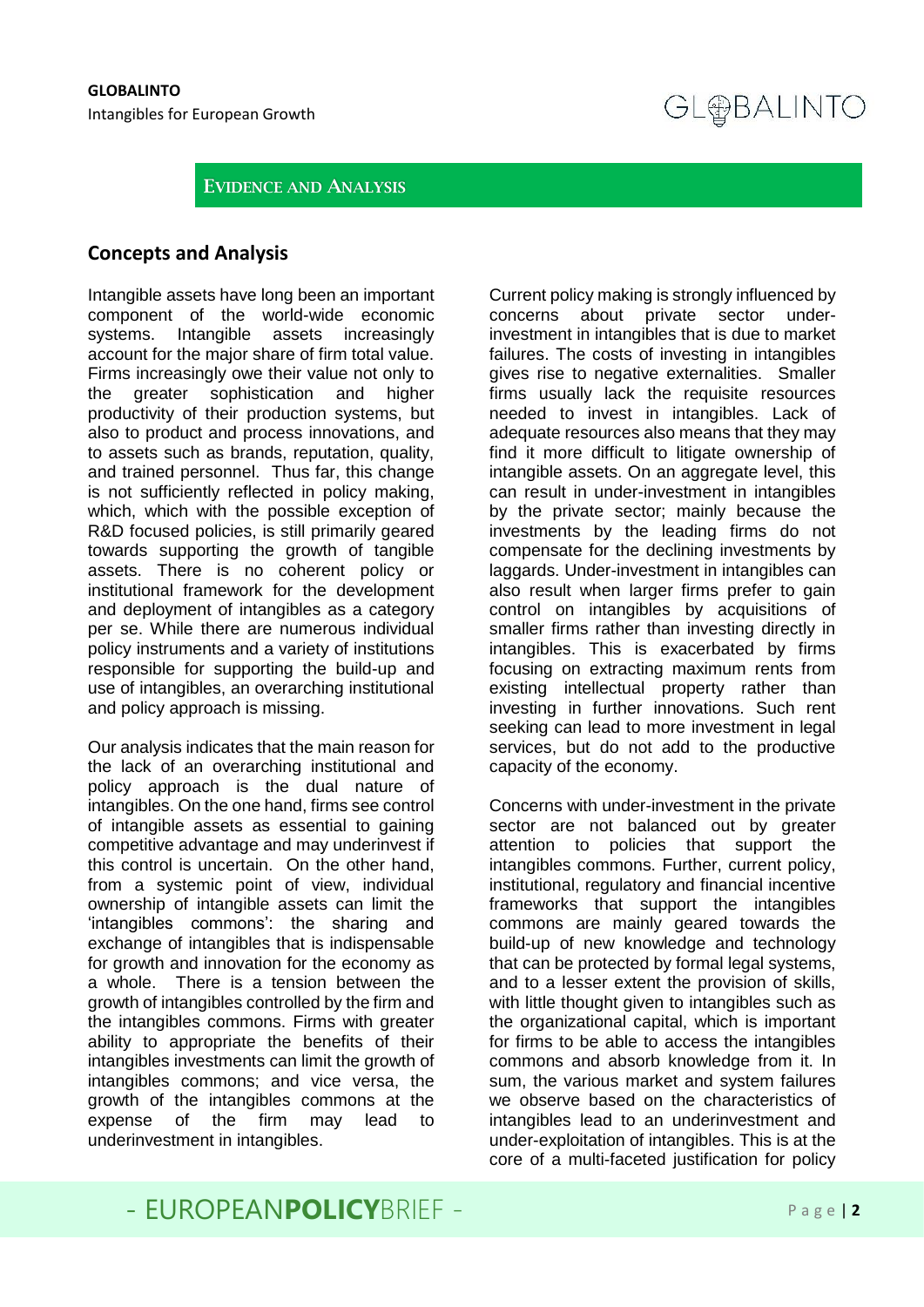interventions to build up and utilise intangibles in firms and across the economy and public sector in the new economy of intangibles.

#### POLICY IMPLICATIONS AND RECOMMENDATIONS

We ask for a new policy perspective which must be based on the recognition that firm's rights to appropriate rents on their intangibles investments and robust intangibles commons are dynamically interdependent: the growth of one facilitates the growth of the other. Our analysis points to the following areas in which there is a need for policy discussion development:

Firstly, new institutions, policy coordination mechanisms and policy portfolios are needed in order to better reflect inherent tensions between the propertisation of intangibles and maintaining healthy commons.

Secondly, while there is an elaborated portfolio of research, development, and innovation (RDI) support measures for individual firms and public sector research organisations as well as for RDI interactions across innovation systems, more systemic support for other components of intangibles is needed.

Thirdly, since there are significant differences between tangible and intangible assets, the institutional framework underpinning the policies for growth as well as the political and administrative organisations implementing those policies have to change to accommodate the different characteristics of intangible assets. Consequently, policy makers also have to develop new measurements and knowledge bases to design, implement and monitor the new policy framework.

Fourth, policy makers should also revaluate the social policies currently in place, which are again geared toward an economy based on tangible capital. Changing definition of jobs with technology requires a different approach to education, training, and social safety nets.

### RESEARCH PARAMETERS

This policy brief reports results from an extensive literature review of the current policies on intangibles and from data on firms and their employees in the entire economy in Finland, Denmark, Norway and Slovenia linked with CIS innovation surveys. Unique linked employer-employee datasets are used to apply new methods to derive intangibles from register data such as innovationrelated occupations. Newly constructed global value chain data covering developed countries including all EU countries and including intangibles from intangible producing industries will further show how performance of intangibles is related to participation to trade and vertical integration needed. We are also declaring first results from our European wide survey on intangibles and Covid-19 in spring 2021.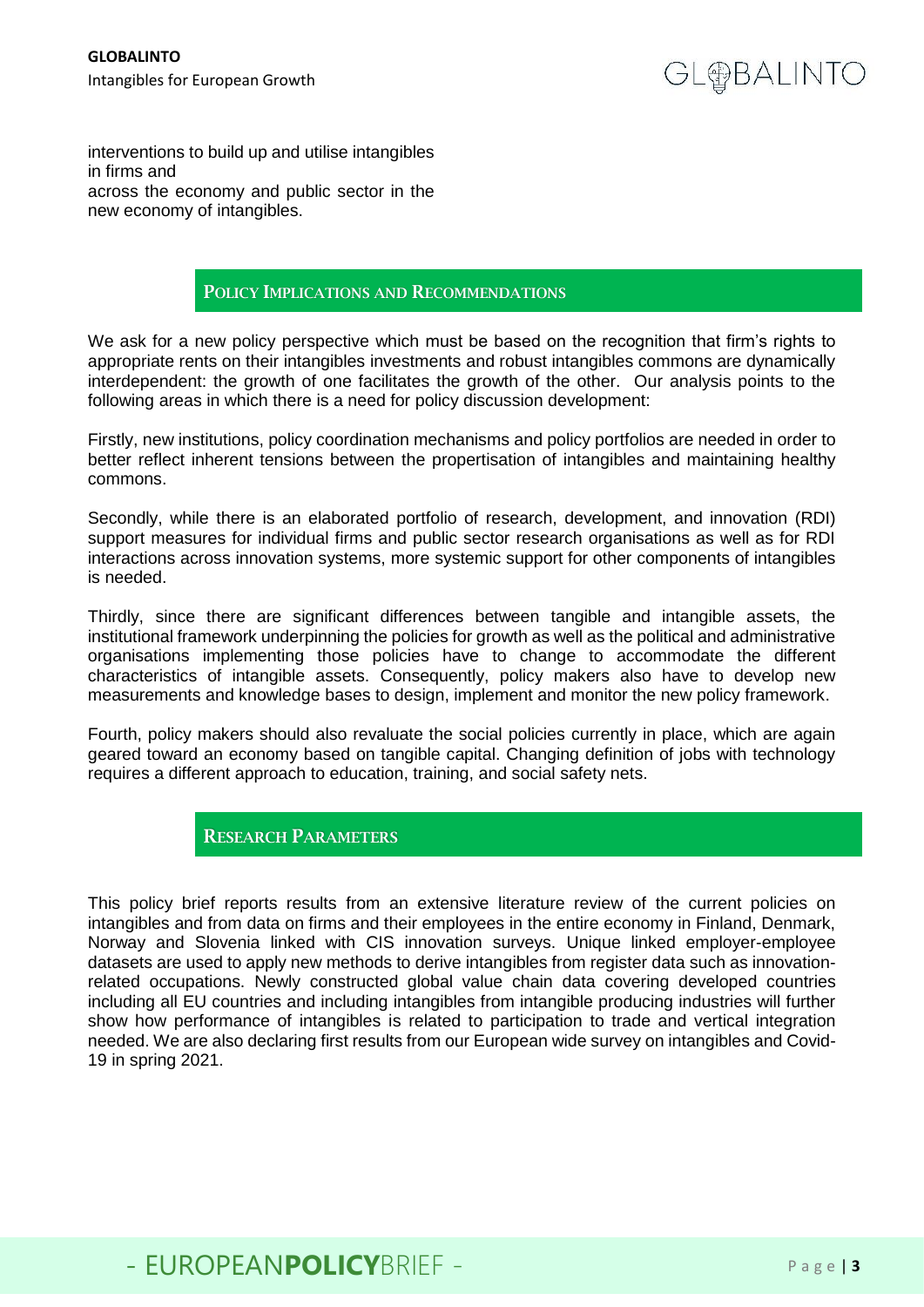**GLOBALINTO** 

Intangibles for European Growth

GL@BALINTO

| <b>PROJECT IDENTITY</b>               |                                                                                                                                                                                                                                                                                                                                                                                                                                                                                                                                                                                                                                                                                                                                                                                                                                                                                                                |
|---------------------------------------|----------------------------------------------------------------------------------------------------------------------------------------------------------------------------------------------------------------------------------------------------------------------------------------------------------------------------------------------------------------------------------------------------------------------------------------------------------------------------------------------------------------------------------------------------------------------------------------------------------------------------------------------------------------------------------------------------------------------------------------------------------------------------------------------------------------------------------------------------------------------------------------------------------------|
| <b>PROJECT NAME</b>                   | GLOBALINTO (Capturing the value of intangible assets in micro data<br>to promote the EU's Growth and Competitiveness).                                                                                                                                                                                                                                                                                                                                                                                                                                                                                                                                                                                                                                                                                                                                                                                         |
| <b>COORDINATOR</b>                    | Hannu Piekkola, University of Vaasa, Finland e-mail: hannu.piekkola@uva.fi                                                                                                                                                                                                                                                                                                                                                                                                                                                                                                                                                                                                                                                                                                                                                                                                                                     |
| <b>CONSORTIUM</b>                     | Aarhus University - AU - Aarhus, Denmark<br>National Technical University of Athens - NTUA - Athens, Greece<br>Statistics Norway - STN - Oslo, Norway<br>University of Hamburg - UHAM - Hamburg, Germany<br>University of Ljubljana - UL - Ljubljana, Slovenia<br>University of Manchester - UMAN - Manchester, The UK<br>University of Paris-Saclay - UPSUD - Paris, France<br>University of Vaasa - UVA - Vaasa, Finland                                                                                                                                                                                                                                                                                                                                                                                                                                                                                     |
| <b>FUNDING SCHEME</b>                 | Provide details of the specific funding programme.                                                                                                                                                                                                                                                                                                                                                                                                                                                                                                                                                                                                                                                                                                                                                                                                                                                             |
|                                       | Example: Horizon 2020 Framework Programme for Research and Innovation<br>(2014-2020), Societal Challenge 6 - Europe in a changing world: inclusive,<br>innovative and reflective societies", call YOUNG-2015, topic "Lifelong learning for<br>young adults: better policies for growth and inclusion in Europe".<br>EU Horizon 2020 Framework Programme (2019-2022), TRANSFORMATIONS-<br>14-2018: Supply and demand-oriented economic policies to boost robust growth<br>in Europe - Addressing the social and economic challenges in Europe, a<br>continuation to FP7 INNODRIVE project (www.innodrive.org) that developed the<br>Innodrive-methodology in measuring intangible assets at the firm level. In 2013,<br>Horizon2020 NET4SOCIETY chose Innodrive among the seven SSH projects in<br>FP6 and FP7 that had a considerable impact - not only on research but also on<br>policy, society or economy. |
| <b>DURATION</b>                       | February 2019 - April 2022 (39 months).                                                                                                                                                                                                                                                                                                                                                                                                                                                                                                                                                                                                                                                                                                                                                                                                                                                                        |
| <b>BUDGET</b>                         | EU contribution: 2 973 000 $\epsilon$ .                                                                                                                                                                                                                                                                                                                                                                                                                                                                                                                                                                                                                                                                                                                                                                                                                                                                        |
| <b>WEBSITE</b>                        | www.globalinto.eu                                                                                                                                                                                                                                                                                                                                                                                                                                                                                                                                                                                                                                                                                                                                                                                                                                                                                              |
| <b>FOR MORE</b><br><b>INFORMATION</b> | Contact: Hannu Piekkola, University of Vaasa Tel. +358-44 0244349<br>hannu.piekkola@uva.fi<br>Impact manager Carter Bloch, Aarhus University Tel. +45 20 290035<br>carter.bloch@ps.au.dk                                                                                                                                                                                                                                                                                                                                                                                                                                                                                                                                                                                                                                                                                                                       |

# - EUROPEANPOLICYBRIEF - Page | 4